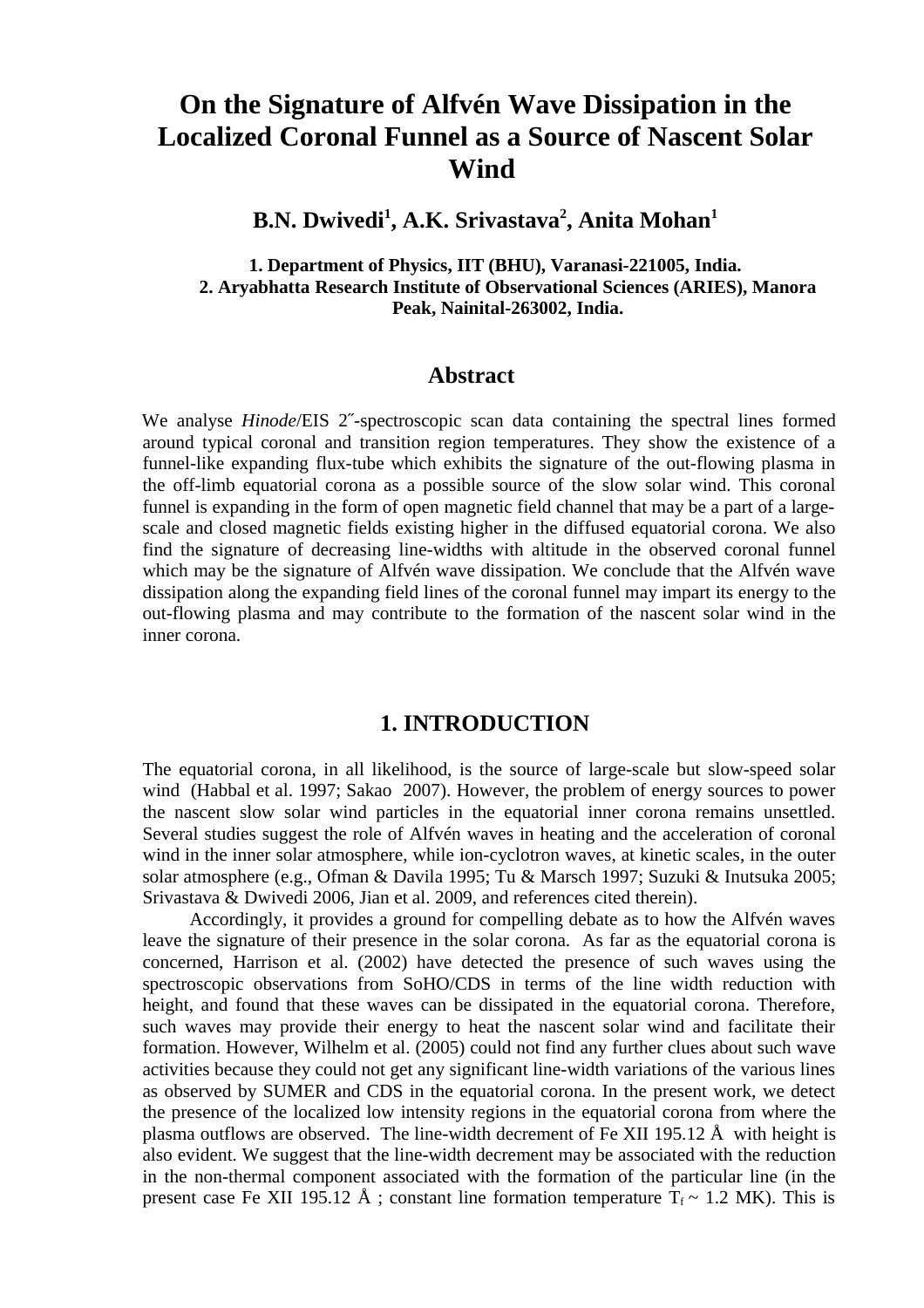attributed to the presence of dissipative Alfvén waves. A brief summary of these preliminary results are outlined below.

## **2. Hinode/EIS Observations**

An equatorial corona is observed in the 2" slit scan of EUV Imaging Spectrometer (EIS: Culhane et al. 2006) on-board the Hinode spacecraft on 07 February 2007. The EIS is the imaging spectrometer of which 40- and 266-arcsec slots are used for the image analyses using the light curves and emissions per pixel, while the 1- and 2-arcsec slits are utilized for spectral and Doppler analyses using spectral-line profiles. The EIS observes in two modes: (i) scan; (ii) sit-n-stare. It observes high-resolution spectra in two wavelength intervals, 170-211 Å and 246-292 Å using respectively its short-wavelength (SW) and longwavelength (LW) CCDs. The spectral resolution of the EIS is 0.0223 Å per pixel. The analysed observations were taken on 07 February 2007 and the data-set contains spectra of various lines formed at chromospheric, transition region (TR), and coronal temperatures. The scanning observation started at 16:51:00 UT on 07 February 2007. The scanning steps were without any off-set in the region containing an off-limb active region and the low intensity regions in between showing the plasma outflows.

We apply the standard EIS data-reduction procedures and calibration files/routines to the data obtained at the EUV-telescope which is the raw, i.e., zeroth-level data. The subroutines can be found in the sswidl software tree working under the IDL environment. These standard subroutines reduce for dark-current subtraction, cosmic-ray removal, flatfield correction, hot pixels, warm pixels and bad/missing pixels. The data are saved in the level-1 data file, while associated errors are saved in the error file.



# **3. Results and Discussions**

*Figure 1. The intensity (left) and velocity (right) maps of the equatorial corona.*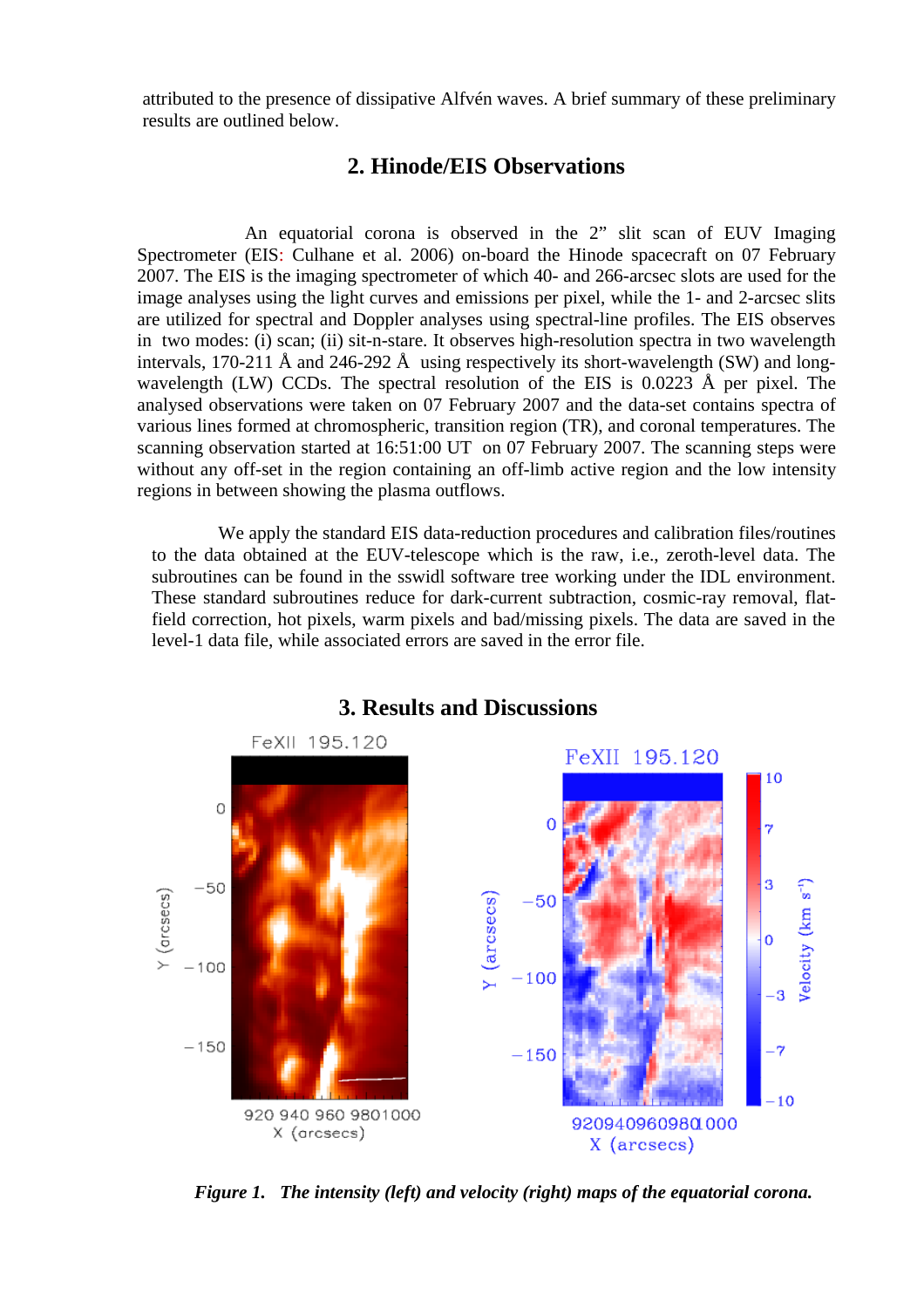We fit the single Gaussian on the clean line of Fe XII 195.12 Å, and derive the intensity, Doppler velocity, and FWHM maps of the observed western equatorial corona (Young et al. 2009; Software Note 17 of Hinode/EIS). Figure 1 displays the intensity map (left) which shows the off-limb active region loops, as well as the diffused small and localized regions which are having less intensity (e.g., the one upon which we have selected the slit). The Doppler map (right) shows that the denser core loops of the active regions with the signature of the downflows, while the diffused, expanding, and less intense regions in between exhibit the signature of the plasma outflows. Therefore, such regions at the periphery of the active regions may be the source of the outflowing plasma that may constitute to the formation of nascent solar wind. However, these regions are small and localized, compared to the previously observed big loop arches, especially at the boundary of the active regions (Harra et al. 2007). Inspite of it, these regions (cf., our selected region in the south-most part of the FOV) are the diffused expanding outflowing plasma that are the part of the ambient near the core active region lying in the equatorial corona. These localized structures may be considered as the part of the coronal funnels opening in the outer parts of the corona.

 $\ddot{\phantom{0}}$ 



 *Figure 2. Variation of the line-width along the selected path in the expanding and outflowing plasma region in the western equatorial corona. The 2nd order polynomial fir depicts the decreasing trend of the width.*

Figure 2 shows the variation of the line-width along the selected path in the expanding and outflowing plasma region in the western equatorial corona. If the Fe XII 195.12 Å line is